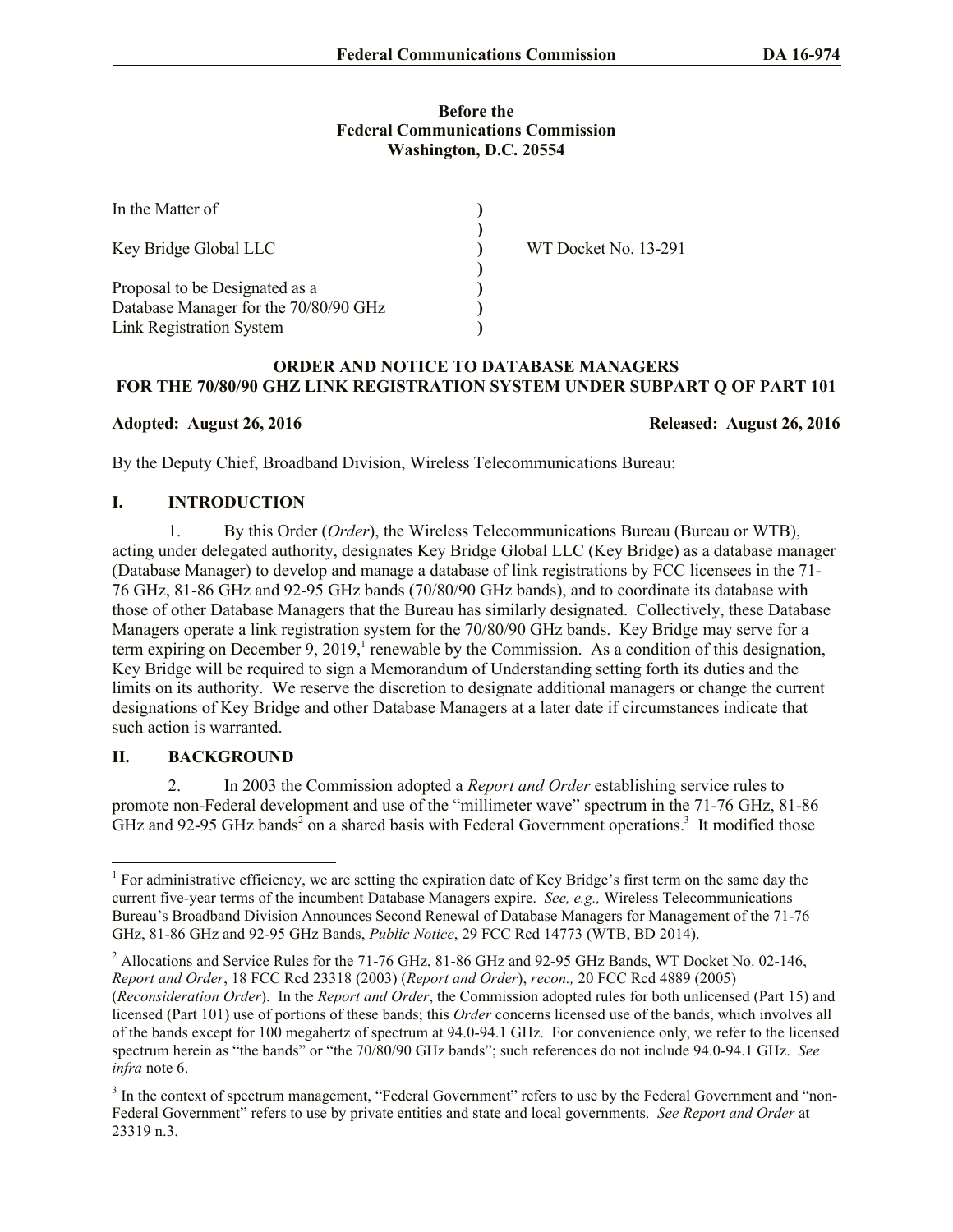rules on reconsideration in 2005.<sup>4</sup> The Commission adopted a flexible and innovative regulatory framework for the 70/80/90 GHz bands that allows for the issuance of an unlimited number of nonexclusive, nationwide licenses to non-Federal Government entities for a total of 12.9 gigahertz of spectrum allocated for commercial use. These licenses serve as a prerequisite for registering individual point-to-point links in a link registration system developed and managed by one or more third-party database managers.<sup>5</sup> A licensee is not authorized to operate a link under its nationwide license until the link is both (1) coordinated with the National Telecommunications and Information Administration (NTIA) with respect to Federal Government operations<sup>6</sup> and (2) registered as an approved link. The *Report and Order* noted that, in the past, the Commission had introduced market forces into the frequency coordination process wherever possible and appropriate because competition among coordinators promotes cost-based pricing and provides incentives for enhancing customer link management. Accordingly, the Commission directed the Bureau to select one or more database managers pursuant to its existing delegated authority and to consider the benefits of competition during the selection process.<sup>7</sup> On that basis, the Commission determined that there was no reason to set limits on the fees charged by a database manager.<sup>8</sup>

3. In March 2004 the Bureau issued a public notice seeking proposals from parties interested in developing and managing the link registration system, and four parties initially submitted proposals.<sup>9</sup> One party decided to remove its proposal from consideration,<sup>10</sup> and the remaining three ultimately submitted an amended joint proposal on September 9, 2004 (Joint Proposal).<sup>11</sup> Later in September 2004, the Bureau designated three companies to be Database Managers for the 70/80/90 GHz bands: Frequency Finder, Inc. (FFI), Micronet Communications, Inc. (Micronet), and Comsearch.<sup>12</sup> In doing so, the Bureau rejected Comsearch's original proposal to restrict frequency management in the

<sup>7</sup> *Report and Order,* 18 FCC Rcd 23318, 23340-23341 ¶ 51.

8 *Id.* 

 $\overline{\phantom{a}}$ 

<sup>10</sup> NECA Services, Inc., filed but later withdrew its proposal from consideration. *See* Letter to Secretary of Commission from Melanie Proehl-Steinhart, NECA Services, Inc., dated June 28, 2004 (WT Docket No. 02-146).

<sup>4</sup> *See Reconsideration Order,* 20 FCC Rcd 4889, 4890 ¶ 2.

 $<sup>5</sup>$  The Commission stated that the ultimate decision of the number of database managers and the selection of such</sup> Managers would be made by WTB, and noted that the Bureau would announce its database manager selection procedures by public notice. *Report and Order* at 23341 ¶ 51.

<sup>6</sup> The 71-76 GHz, 81-86 GHz and 92-95 GHz bands are allocated to both Federal Government and non-Federal Government users on a co-primary basis, except the 94.0-94.1 GHz portion, which is allocated for Federal Government use on a primary basis. *See generally Report and Order*, 18 FCC Rcd at 23322-31. NTIA has implemented an automated coordination mechanism that enables non-Federal users and database managers selected by the FCC to use an Internet site to determine whether a given non-Federal link has any potential conflict with Federal Government users.

<sup>9</sup> Wireless Telecommunications Bureau Opens Filing Window for Proposals to Develop and Manager Independent Database of Site Registrations by Licensees in the 71-76 GHz, 81-86 GHz and 92-95 GHz Bands, *Public Notice,* 19 FCC Rcd 4597 (WTB, BD 2004)(*Public Notice*). The Bureau accepted proposals until March 26, 2004, and accepted public comment on the proposals until April 2, 2004.

<sup>&</sup>lt;sup>11</sup> Comsearch, Micronet and FFI originally filed a Joint Proposal on September 9, 2004, in WT Docket 02-146, and on the same day filed the amended Joint Proposal because they "found it necessary to modify the [database] process." *See* letter addressed to the Secretary of the Commission from Christopher Hardy, Comsearch, dated September 9, 2004, attaching the amended Joint Proposal, in WT Docket No. 02-146.

<sup>&</sup>lt;sup>12</sup> In the Matter of Allocations and Service Rules for the 71-76 GHz, 81-86 GHz and 92-95 GHz Bands, *Order*, 19 FCC Rcd 20524 (WTB, BD 2004) (*Designation Order*).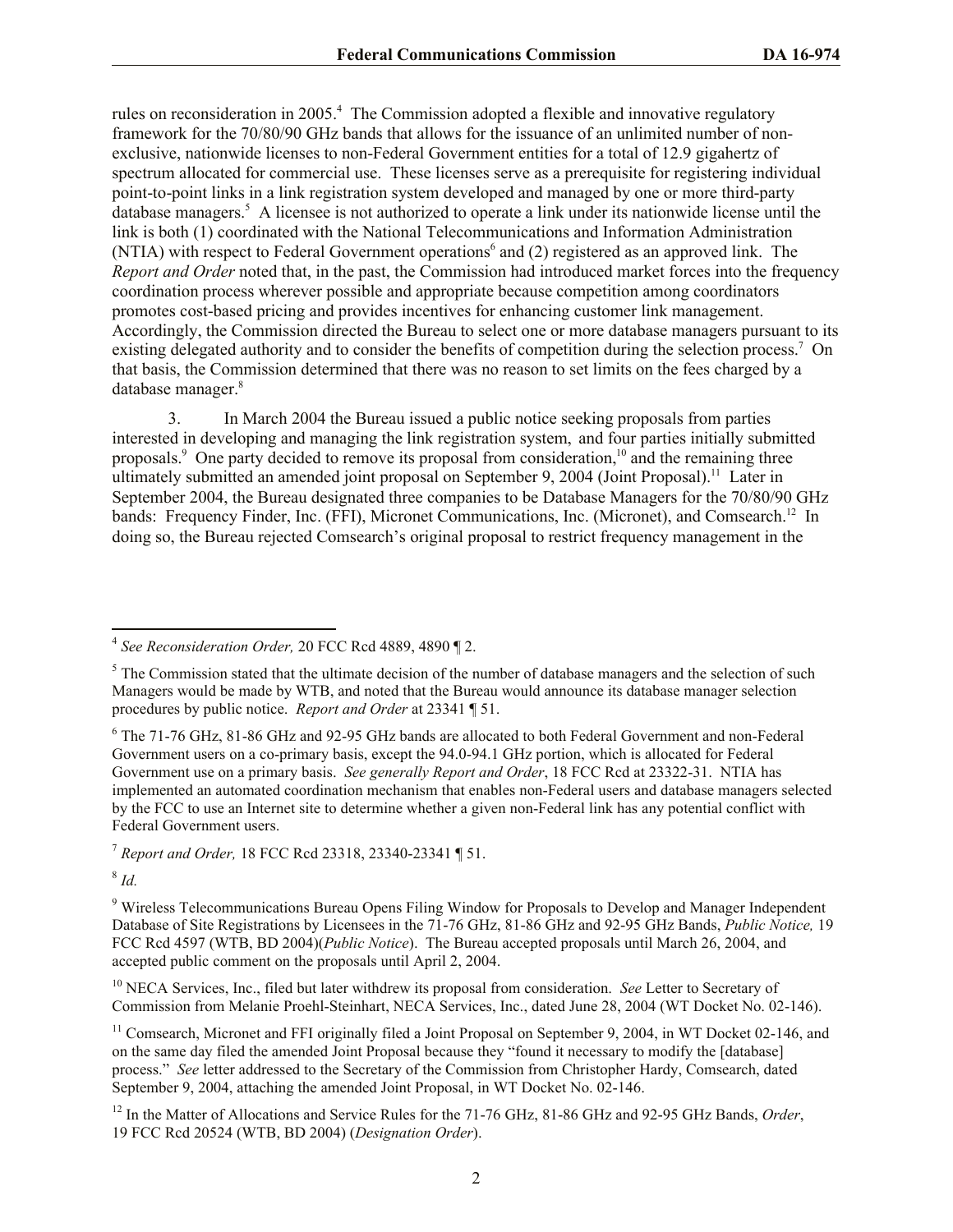70/80/90 GHz bands to a single manager. 13 The Bureau also reserved the discretion to designate additional managers or change the current designations at a later date if circumstances indicated that such action was warranted.<sup>14</sup>

4. The *Designation Order* acknowledged that the Commission had envisioned a single, shared database if more than one database manager were selected, but the Bureau decided that it could accomplish the same purpose by accepting a joint proposal by the Database Managers to link their separate databases through coordinated communications to form a unified link registration system.<sup>15</sup> Accordingly, the Bureau required the Database Managers to build a cooperative environment to expedite link registrations through their combined efforts, sharing link information on a continuous basis to provide users, the public and the Commission with access to the most up-to-date link information.<sup>16</sup> Database Managers register links and maintain a record of the requested and approved links for each licensee. In the event of an interference dispute, interference protection rights with regard to affected links are established based on the date and time of link registration, i.e., as between two or more links experiencing or causing interference, the link with the earliest registration date would acquire the right to protection from the later registered link or links, and so on in order of priority based upon the earliest date registered. The *Designation Order* noted that the Commission had expressly stated that Database Managers would not have authority to recommend specific frequencies to users, but would be responsible for keeping current link registration information to aid in resolution of interference disputes.<sup>17</sup>

5. In 2005 the Commission revised its rules to (i) require licensees, for each link as part of the registration process, to submit a frequency interference analysis to a Database Manager, and (ii) direct the Database Managers to retain such analyses electronically for subsequent review by the public to aid in the resolution of any interference disputes that might subsequently arise.<sup>18</sup> The Commission foresaw little likelihood that any such disputes would develop after operations commenced in the 70/80/90 GHz bands, but it provided an avenue for interference complaints to be submitted to, and resolved by, the Commission.<sup>19</sup> The *Reconsideration Order* clarified that the Commission was neither requiring nor precluding Database Managers from providing additional services such as frequency coordination, link design or interference analyses.<sup>20</sup>

6. *Key Bridge Proposal*. On November 26, 2013, Key Bridge submitted a proposal in WT Docket No. 02-146 to develop and manage a database of site and link registrations by Commission licensees in the 70/80/90 GHz bands.<sup>21</sup> Recognizing the original 2004 deadline for DM proposals in response to the 2004 *Public Notice*, Key Bridge notes that WTB decided to designate more than one DM

<sup>16</sup> *Id.*

 $\overline{a}$ 

<sup>&</sup>lt;sup>13</sup> See Designation Order, 19 FCC Rcd at 20526-27  $\P$  6-7 citing Comsearch Proposal to Develop and Manage a Database of Site Registrations in the 71-76 GHz, 81-86 GHz and 92-95 GHz Band, filed March 26, 2004 (Comsearch Proposal) at 7-9.

<sup>14</sup> *Designation Order,* 19 FCC Rcd 20524, ¶ 1.

<sup>15</sup> *Id.* at 20527, ¶ 9.

<sup>17</sup> *Id.* at 20525-20526, ¶ 4, citing *Report and Order,* 18 FCC Rcd at 23340, 23343 ¶¶ 50 and 58.

<sup>18</sup> *Reconsideration Order,* 20 FCC Rcd 4889, 4895-4896, ¶¶ 12-14.

<sup>19</sup> *Id.* at 4896, ¶ 13.

<sup>20</sup> *Id.* at 4896, ¶ 14.

 $21$  Key Bridge Global LLC Proposal to Develop and Manage an Independent Database of Site Registrations by Licensees in the 71-76 GHz, 81-86 GHz and 92-95 GHz Bands, filed Nov. 26, 2013 in WT Docket No. 02-146 and accepted into newly opened WT Docket No. 13-291 on May 20, 2013 (Key Bridge Proposal).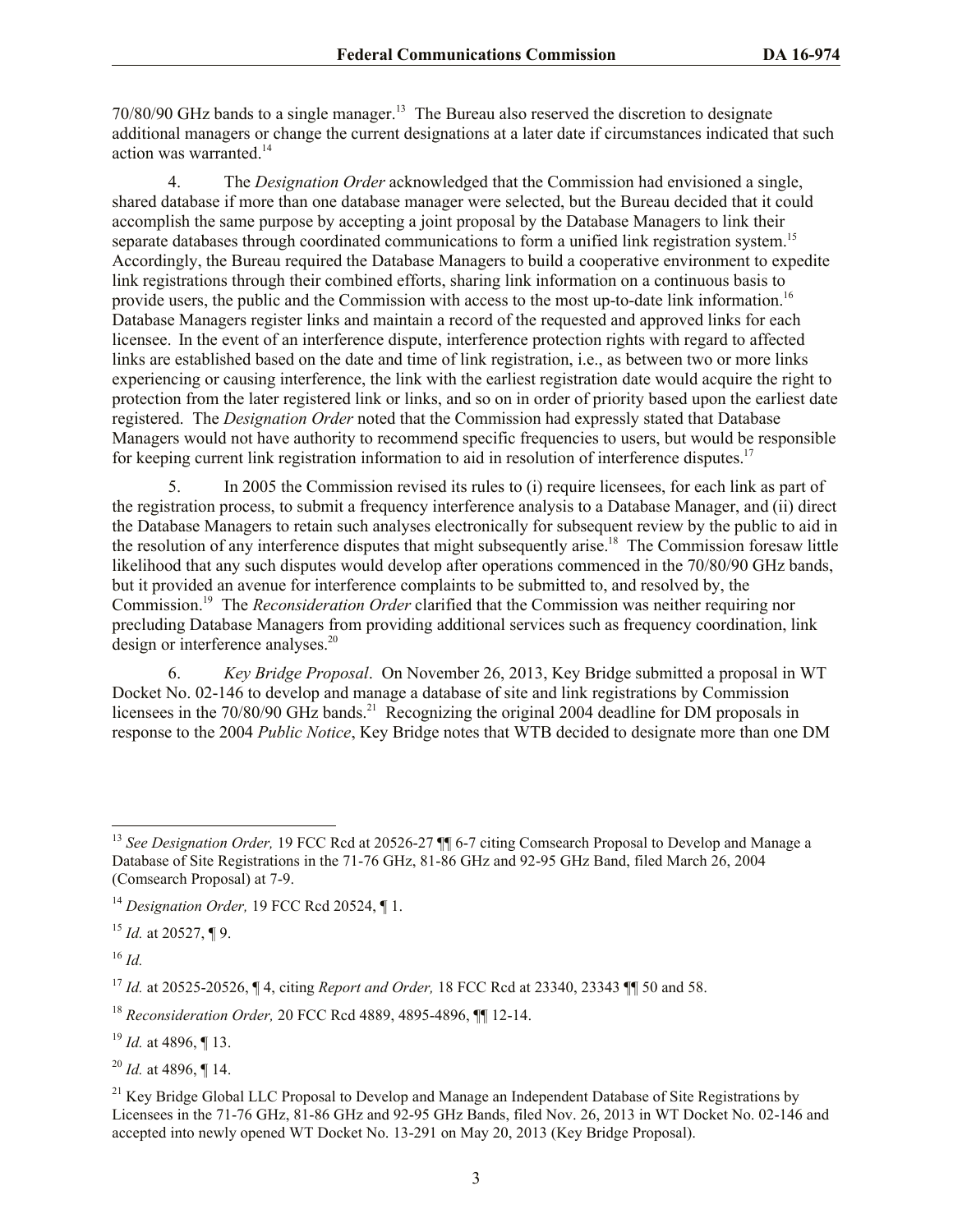and "reserve<sup>[d]</sup> the discretion to designate additional managers."<sup>22</sup> Alternatively, Key Bridge requests a waiver of the  $2004$  deadline.<sup>23</sup>

7. Key Bridge describes itself as a trusted, neutral supplier of on-line information systems and services to commercial, government and U.S. military customers with a focus on wireless communications, providing open, secure, standards-based technologies to foster and support its customers and help them develop and promote their own products and services.<sup>24</sup> The company says that it already operates a spectrum database management system to support unlicensed radio devices that transmit on unused channels in the spectrum bands used by broadcast television (TV white spaces, or TVWS).<sup>25</sup> Key Bridge says that it also operates and maintains one of the largest private databases of wireless service licenses, frequency assignments and spectrum occupancy information in the world, and makes it accessible through web services and software technologies designed to facilitate interaction with third parties' systems and solutions, enabling its clients to accelerate development and delivery of their own wireless products and services.<sup>26</sup>

8. Key Bridge says that its software team is highly skilled in object oriented design and many different computer languages, including SHELL scripting, PERL, Python, C, C++, Java and various Unix flavors and platforms. The company says that its staff have extensive knowledge of database design and maintenance, including relational systems such as MySQL, Oracle and PostgreSQL and big data platforms such as Hadoop.<sup>27</sup> Key Bridge says that its TV white spaces system dynamically allocates unused television broadcast spectrum in near-real time for unlicensed use, and that it was the first administrator to propose near-real time synchronization of database systems to ensure maximum availability of spectrum for new entrant technologies while protecting incumbent spectrum users from interference. That system, it says, is designed not just to support TVWS operations but also to accommodate a wide variety of wireless service configurations, including point-to-point, point-tomultipoint and mesh, with a variety of co-existence strategies that include dynamic scheduling and geographic intelligence. That extensive flexibility, says Key Bridge, will enable it to use many of its existing core services to implement rapidly a sophisticated, robust 70/80/90 GHz registration system and database.<sup>28</sup> Key Bridge further states that its mapping technology provides quick and detailed visual inspection of spectrum environments, allowing for informed choices and better deployment planning by spectrum users. Key Bridge says that it offers the public free web-based access to many of its databases, and that it offers programmatic access to its databases through a set of robust and well-documented opensource data models and sophisticated search, query and retrieval web services for analysis and data access from within third-party services and applications.<sup>29</sup>

<sup>24</sup> Key Bridge Proposal at 1-2.

<sup>29</sup> *Id*.

 $\overline{\phantom{a}}$ <sup>22</sup> Key Bridge Proposal at 15 (quoting *Designation Order*, 19 FCC Rcd at 20524 ¶ 1).

 $^{23}$  Key Bridge Proposal at 16-17 (arguing that the March 26, 2004, deadline was not a policy determination and using a ministerial deadline set years ago to permanently preclude new DM proposals would be contrary to the public interest because competition and innovation promote advances in spectrum management and coordination services). *See also id*. at 17 citing Unlicensed Operation in the TV Broadcast Bands, ET Docket No. 04-186, *Order*, 26 FCC Rcd 10599, 10602 ¶ 1 (OET 2011) (asserting that the original filing deadline for TV bands database administrator proposals allowed the orderly processing of the initial prospective database administrators as a group and was not intended to preclude other parties from requesting designation at a later date).

<sup>&</sup>lt;sup>25</sup> See Office of Engineering and Technology Announces the Approval of Key Bridge Global, LLC's TV Bands Database System for Operation, ET Docket No. 04-186, *Public Notice*, 28 FCC Rcd 15838 (OET 2013).

<sup>&</sup>lt;sup>26</sup> Key Bridge Proposal at 2.

<sup>27</sup> *Id*. at 2.

<sup>28</sup> *Id*. at 4.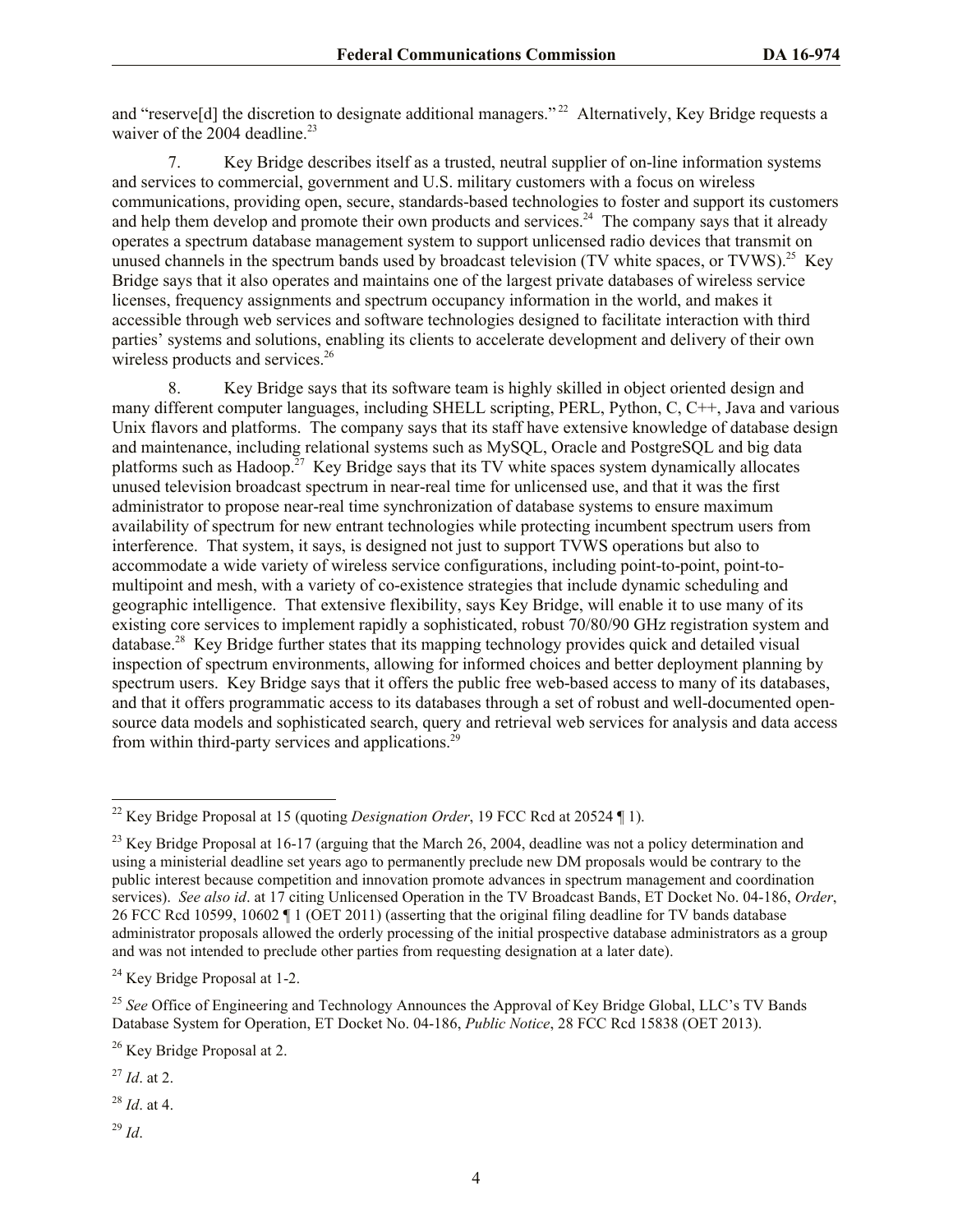9. As a TV white spaces database administrator, Key Bridge states that it is already performing many of the duties that are required of database managers in the 70/80/90 GHz bands, including development and management of a link registration database and link registration portal.<sup>30</sup> According to Key Bridge, those same systems can easily be modified to support a new Key Bridge registration database for the 70/80/90 GHz bands.<sup>31</sup> Key Bridge recapitulates each of the duties and responsibilities that the Commission requires of database managers for the 70/80/90 GHz band and affirms that it will perform them if its application is approved.<sup>32</sup> Key Bridge also states that it will provide cutting-edge cyber-security protection, and that it will avoid conflicts of interest and any appearance of favoritism, by refraining from engaging in or operating commercial wireless systems, access networks, or other communications services, or developing, operating, promoting or selling transmitting hardware devices that use the same spectrum that it administers.<sup>33</sup> On November 27, 2013, the Bureau invited comment on the Key Bridge Proposal.<sup>34</sup>

10. Comsearch, the only commenter, filed comments opposing the designation of a new database manager for the 70/80/90 GHz bands, presenting six arguments. Three of them are procedural: that Key Bridge filed too late because it missed the original 2004 filing deadline for prospective database managers; that the Bureau lacks sufficient delegated authority to grant Key Bridge's request, and that, if the Bureau is determined to entertain Key Bridge's proposal, it should establish a filing window for all comers after the current MoUs with the three existing Database Managers expire at the end of 2019. 35 From a substantive standpoint, Comsearch urges the Bureau to refrain from "encourag[ing] 'free riders'," by handing Key Bridge "blueprints to participate in a sophisticated and successful interoperable database system without having borne any of the significant startup costs."<sup>36</sup> Comsearch further argues that Key Bridge has not provided any showing that the public interest will be served better by adding a late entrant database manager, because so far there has been a complete absence of customer complaints or interference disputes requiring Commission intervention in the 70/80/90 GHz bands, the implication being that no prospective benefits could offset the costs and lost time that existing database managers will incur while integrating Key Bridge into their existing database system.<sup>37</sup> Finally, Comsearch argues that Key Bridge's proposal is deficient because the company failed to demonstrate that it has the requisite technical expertise to fulfill all the duties of a database manager and, in particular, has provided no evidence that it has the relevant expertise to manage interference disputes among point-to-point systems.<sup>38</sup>

11. In reply comments, Key Bridge rejects Comsearch's argument that Key Bridge's proposal is tardy because the 2004 filing window deadline was absolute and precludes consideration of any further proposals, noting that the *Designation Order* expressly reserved the discretion to designate additional managers.<sup>39</sup> Key Bridge states that, even though the Bureau designated three database managers in 2004, only two are active market participants: Comsearch with a 66 percent market share and

 $\overline{\phantom{a}}$ 

<sup>33</sup> *Id*. at 13.

<sup>35</sup> Comsearch Comments at 1, 2, 4-7, and 12-14. *See also* Comsearch Jan. 7, 2014, *Ex Parte* letter; Comsearch Jul. 20, 2016 *Ex Parte* letter at 2.

<sup>30</sup> *Id*. at 5.

 $31$  *Id.* at 6.

<sup>32</sup> *Id*. at 6-11.

<sup>&</sup>lt;sup>34</sup> Wireless Telecommunications Bureau Seeks Comment on Key Bridge Global LLC Proposal to be Designated as a 71-76 GHz, 81-86 GHz and 92-95 GHz Bands Database Manager, *Public Notice*, 28 FCC Rcd 16096 (WTB 2013).

<sup>36</sup> Comsearch Comments at 3; Comsearch Jul. 20, 2016 *Ex Parte* letter at 2.

<sup>&</sup>lt;sup>37</sup> Comsearch Comments at 3 and 7-10.

<sup>38</sup> *Id*. at 4 and 9.

<sup>39</sup> Key Bridge Reply Comments at 2-3. *See also* Key Bridge Apr. 18, 2016, *Ex Parte* letter.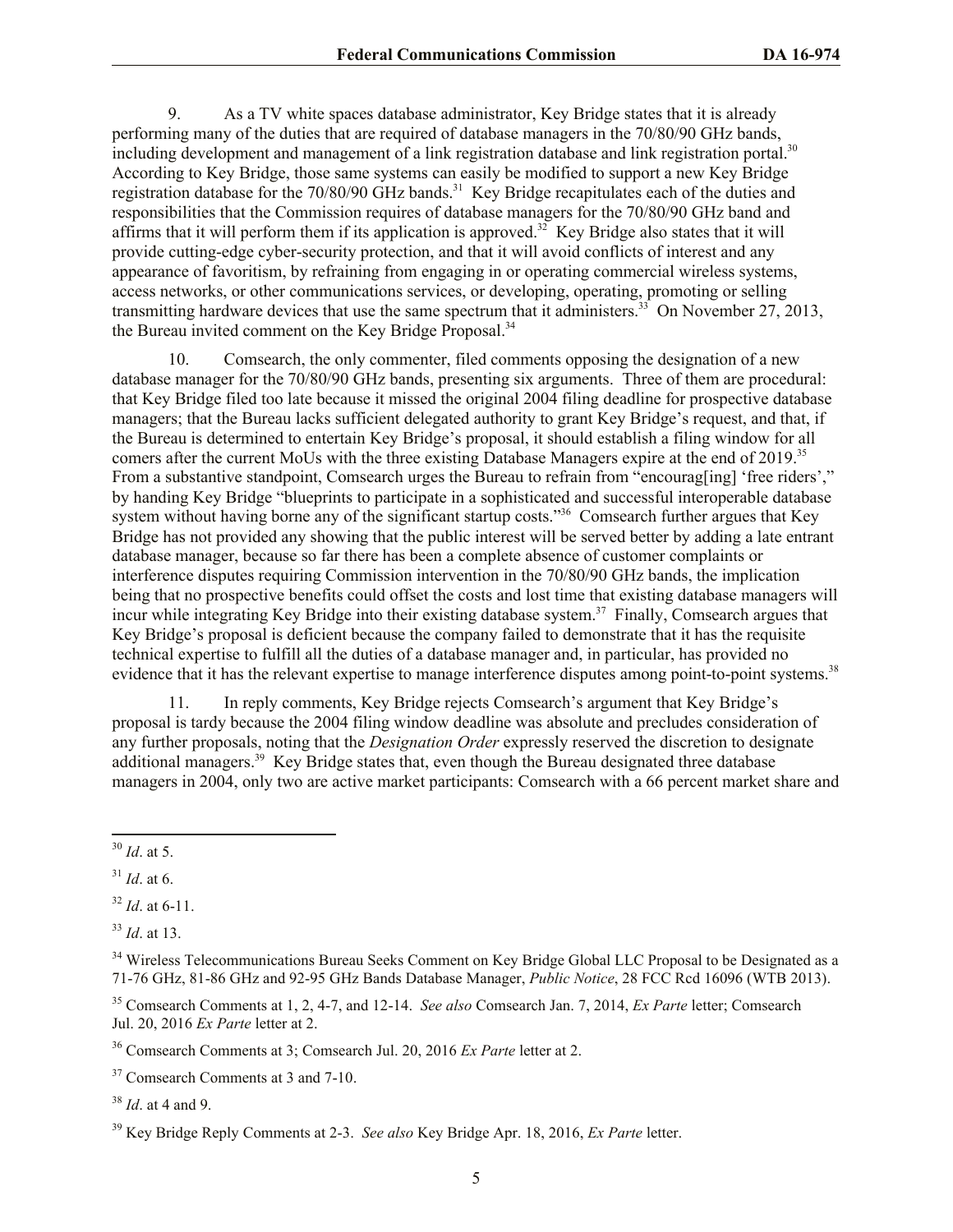Micronet with 34 percent.<sup>40</sup> Key Bridge says that, to the best of its knowledge, none of the original Database Managers has introduced any major upgrades or feature enhancements since their systems were launched almost a decade ago.<sup>41</sup> Key Bridge further contends that Comsearch has grossly overstated the trouble and expense of accommodating a new Database Manager, explaining that existing Database Managers should already have documented their data structures, transfer protocols, business rules and general processes if they follow industry best practices.<sup>42</sup> In addition, Key Bridge says that existing Database Managers should already have developed, established and implemented mature testing environments long ago for the testing and validation of inter-administrator synchronization between and among themselves, and that any absence of such a capability would call into question an administrator's operational readiness and would not be Key Bridge's fault.<sup>43</sup> Key Bridge recommends that the Bureau set a reasonable limit on how long the existing administrators may take to establish database connectivity and synchronization with Key Bridge, and suggests that 30 calendar days should more than suffice.<sup>44</sup>

## **III. DISCUSSION**

12. Based on our review of the record in this proceeding, we find that Key Bridge has established that it is qualified to serve as a database manager for the 70/80/90 GHz bands and that the public interest is well served by designating Key Bridge to be a database manager for the 70/80/90 GHz bands. We do so after giving careful consideration to Comsearch's arguments. Comsearch appears to be the most successful of the three incumbent database managers<sup>45</sup> and we note that the record reflects no other comments, e.g., neither of the other two companies that the Bureau initially authorized to serve as database managers opposes the Key Bridge proposal. As noted above, Comsearch presents six arguments in opposition to the Key Bridge Proposal, three procedural and three substantive.

## **A. Procedural Objections**

13. *Untimely.* Comsearch's first argument, that Key Bridge filed too late because it missed the original 2004 filing deadline for prospective database managers, <sup>46</sup> is unpersuasive. In the *Report and Order*, the Commission explained that "in order to minimize the administrative burden of coordination on Commission resources, we reserve the discretion to designate one or more third-party database managers. . . .<sup>"47</sup> In the *Designation Order*, the Bureau similarly reserved the discretion to designate additional managers at a later date when it approved the first set of managers and the Memorandum of Understanding that each Database Manager signed recites this point.<sup>48</sup> Accordingly, we reject Comsearch's theory that additional proposals were forever barred after the 2004 deadline.

14. *Delegated Authority*. Next, Comsearch claims that the Commission did not delegate authority to the Bureau to designate one or more database managers—either for the initial round of

<sup>42</sup> *Id*. at 7.

<sup>43</sup> *Id*. at 8.

<sup>44</sup> *Id*. at 9.

 $46$  Comsearch Comments at 1, 2, 4-7, and 12-14.

<sup>47</sup> *Report and Order*, 18 FCC Rcd at 23339-40 ¶ 49.

 $\overline{\phantom{a}}$ <sup>40</sup> Key Bridge Reply Comments at 4.

<sup>41</sup> *Id*.

<sup>45</sup> *See id*. at 4.

<sup>48</sup> *Designation Order,* 19 FCC Rcd 20524, ¶ 1; Memorandum of Understanding between The United States Government Federal Communications Commission and Comsearch (Dec. 9, 2004) at § 5(n) ("DATABASE MANAGER is aware that the FCC has certified other entities to be database managers and that the FCC may at any time certify other entities as database managers.").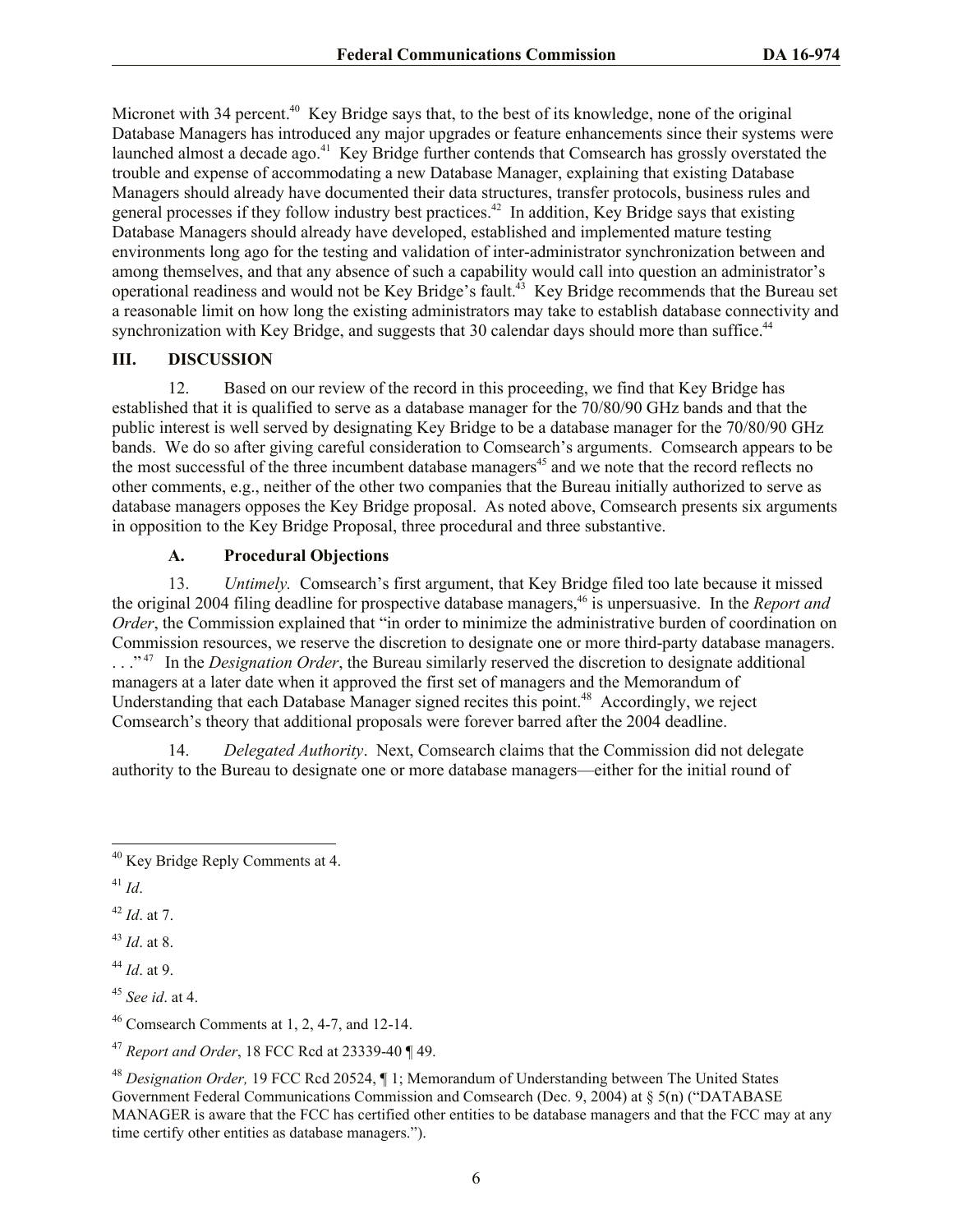applicants in 2004 or for subsequent proposals like Key Bridge's.<sup>49</sup> More specifically, Comsearch claims that "[t]he entirety of the Commission's 2003 delegation of authority was for WTB to issue a public notice soliciting proposals from prospective database managers, and not to make decisions determining how many database managers should be designated and when . . . . "<sup>50</sup> Alternatively, Comsearch contends that we cannot rule on the Key Bridge Proposal because it presents novel questions of law or policy (whether to designate additional database managers 10 years after the initial designations) that are beyond our delegated authority.<sup>51</sup> We disagree with both contentions.

15. Given the Bureau's existing delegated authority in matters pertaining to licensing and certifying frequency coordinators, the Commission's specific directive to the staff to solicit proposals by public notice before selecting one or more database managers confirms, rather than defines, the Bureau's delegated authority in this area. The Commission delegates functions of a continuing or recurring nature by rules included in Subpart B of Part 0 of the Commission's rules,<sup>52</sup> and Section 0.331 delegates authority to the Chief, Wireless Telecommunications Bureau, subject to certain limitations and exceptions, to perform all of the functions of the Bureau described in Section 0.131.<sup>53</sup> These functions include certifying frequency coordinators, considering petitions seeking review of coordinator actions, and engaging in oversight of coordinator actions and practices.<sup>54</sup> Comsearch contends that this delegation rule is inapplicable because it was adopted prior to the *Report and Order* and because the Commission and Bureau have distinguished between frequency coordinators and database managers, thereby implying, according to Comsearch, that database managers fall outside the scope of language delegating authority to certify frequency coordinators. <sup>55</sup> Comsearch is highly selective in the language that it chooses to parse, however, because the *Report and Order* is otherwise replete with language making clear the Commission's intention to adopt the third-party database registration process as a streamlined

 $\overline{a}$ 

<sup>49</sup> Comsearch Comments at 4 and 12-14 *citing Report and Order,* 18 FCC Rcd 23318, 23340-23341. Comsearch adds that "[t]he fact that WTB . . . was unchallenged when it designated database managers in the past . . . does not immunize it from timely challenges to its delegated authority to designate new database managers." Letter from Charles R. Hardy, Vice President, Comsearch, to Marlene H. Dortch, Secretary, FCC, at 2-3 (filed Jan. 7, 2014) at 3, n.15.

<sup>50</sup> Comsearch Comments at 12-13 quoting *Report and Order* at 23340-41¶ 51.

<sup>51</sup> Comsearch Comments at 12-14. *See also* 47 C.F.R. §0.331(a)(2) (precludes the Bureau from exercising delegated power to act on any complaints, petitions or requests, whether or not accompanied by an application, when they present novel questions of law or policy that cannot be resolved under outstanding Commission precedents and guidelines).

<sup>52</sup> 47 C.F.R. § 0.201(d)(1). *See generally* 47 C.F.R. Part 0, Subpart B (§§ 0.201-0.392).

<sup>53</sup> *See* introductory paragraph of 47 C.F.R. § 0.331. *See also* 47 C.F.R. § 0.331(e). The exceptions and limitations are in 47 C.F.R. § 0.331(a)-(d) and we address below Comsearch's claim that § 0.331(a)(2) bars the Bureau from acting on the Key Bridge Proposal.

 $54$  47 C.F.R. § 0.131(m). The Bureau also administering the programs and policies for the regulation of the terms and conditions under which communications entities offer domestic wireless telecommunications services. These functions include all wireless telecommunications service providers' and licensees' activities. *See* 47 C.F.R. § 0.131, introductory text. More specifically, the Bureau acts for the Commission under delegated authority in all matters pertaining to the licensing and regulation of wireless telecommunications. These activities include: policy development and coordination; conducting rulemaking and adjudicatory proceedings, including licensing and complaint proceedings. *See id*. § 0.131(a). The Bureau also develops programs and rules to ensure interference-free operation of wireless telecommunications equipment and networks, *see id*. § 0.131(h), and exercises such authority as may be assigned, delegated or referred to it by the Commission, *see id.*, § 0.131(l).

<sup>&</sup>lt;sup>55</sup> Comsearch Comments at 13-14 (arguing that the Bureau has stated that Database Managers are not frequency coordinators (but are allowed to offer optional services including frequency coordination) and that, given this distinction, designating Database Managers is not within the Bureau's authority to certify frequency coordinators).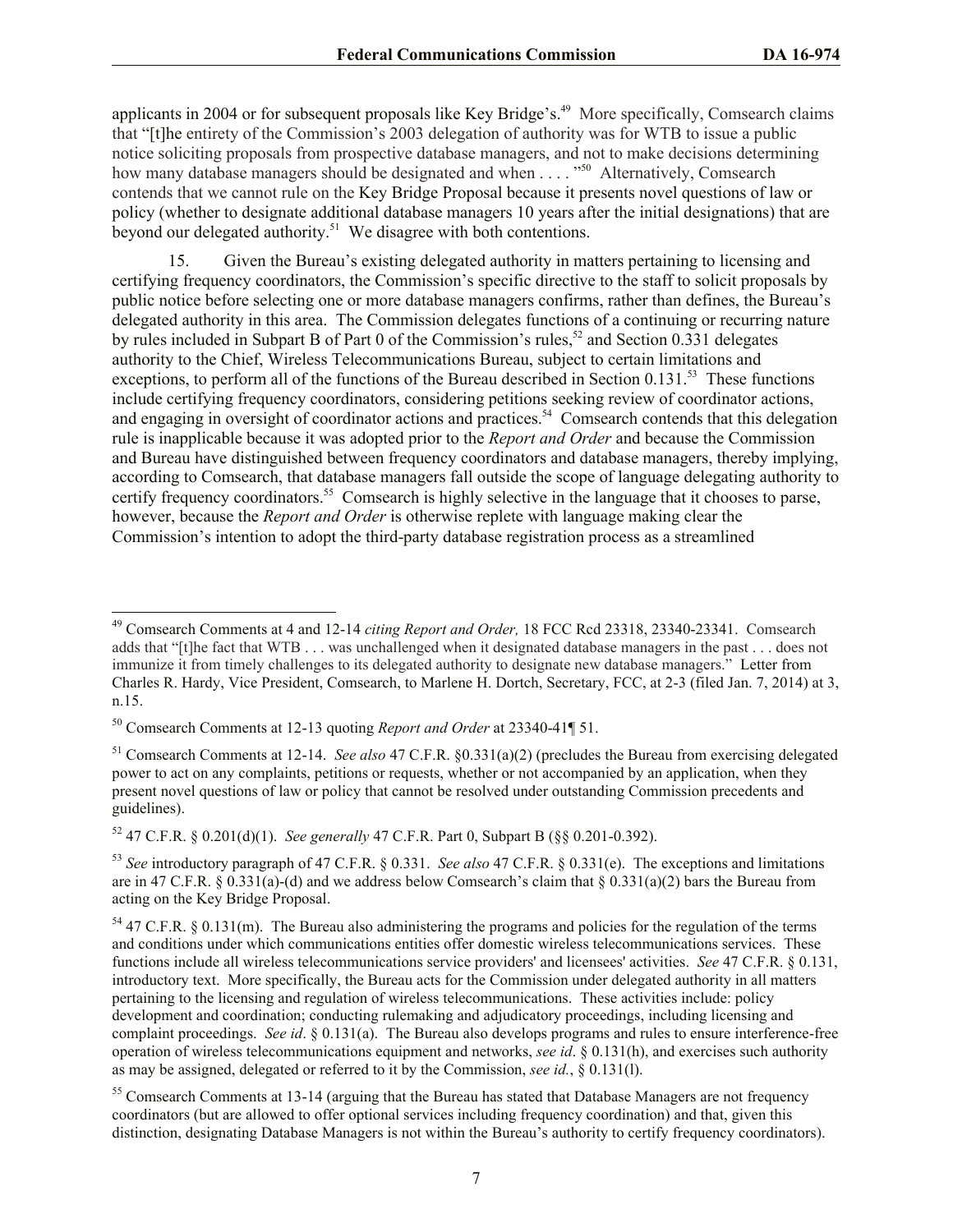*coordination* process for the 70/80/90 GHz Service. <sup>56</sup> Even Comsearch acknowledges that the Commission has referred to the database manager for another radio service, the Wireless Medical Telemetry Service (WMTS), as a frequency coordinator.<sup>57</sup> Comsearch claims that this precedent is inapplicable to 70/80/90 GHz. 58 But the Commission specifically cited this WMTS precedent in the *Report and Order*, <sup>59</sup> which among other things clarified that the Bureau's authority under Section 0.131(m) to certify frequency coordinators includes authority to designate database managers in the services it administers.<sup>60</sup>

16. The Bureau cannot exercise delegated power to act on any complaints, petitions or requests, whether or not accompanied by an application, when they present novel questions of law or policy that cannot be resolved under outstanding Commission precedents and guidelines.<sup>61</sup> Comsearch claims that the Key Bridge Proposal presents a novel issue regarding the financial effect on the incumbent database managers of designating an additional database manager some ten years after the initial designations.<sup>62</sup> The Commission made its policy clear in the *Report and Order*, however: where appropriate, the Commission has tried to introduce market forces into the frequency coordination process, because competition among coordinators promotes cost-based pricing and provides incentives for enhancing customer service—and it expected the benefits of competition to be considered.<sup>63</sup> Comsearch suggests that the Commission had in mind only the benefits of competition among a limited number of initial, concurrent market entrants and did not envisage the prospect of sequential entry by a potentially unlimited number of competitors.<sup>64</sup> But nothing in the *Report and Order* suggests that the benefits of competition can be generated only by a limited number of one-time early entrants to a market.<sup>65</sup> To the contrary, the Commission cited precedent that opened frequency coordination services in the Private Land Mobile Radio (PLMR) Services to competition approximately ten years after the Commission had certified one frequency coordinator for each PLMR radio service.<sup>66</sup> Consistent with this analysis, the

<sup>58</sup> *Id., WMTS Report and Order.*

 $\overline{a}$ 

<sup>59</sup> *Report and Order,* 18 FCC Rcd at 23340-41 ¶ 51 n.156 citing *WMTS R&O,* 15 FCC Rcd at 11,218-19 ¶ 36.

<sup>56</sup> *See Report and Order* at Section III.D.2 b. (Coordination and Registration). Comsearch ignores the Commission's multiple references in the *Report and Order* to the notion of coordination through a third party entity that would serve as a clearinghouse and repository of site path information. *See, e.g., Report and Order,* 18 FCC Rcd at 23339-23340 ¶ 49, which the Commission adopted after noting that commenters overwhelmingly favored nationwide licensing conditioned upon site (path) specific coordination, *id*., *Report and Order* at 23337 ¶ 44.

<sup>&</sup>lt;sup>57</sup> Comsearch Comments at 14 n.25, citing Amendment of Parts 2 and 95 of the Commission's Rules to Create a Wireless Medical Telemetry Service, *Report and Order,* 15 FCC Rcd 11206, 11218-11219 (2000) ("*WMTS Report and Order*").

<sup>60</sup> *Id. See* also *Report and Order* at 23340-41 ¶ 51 n.155 citing Amendment of Parts 2 and 95 of the Commission's Rules to Create a Wireless Medical Telemetry Service, *Order,* ET Docket 99-255, 16 FCC Rcd 4543, 4551 ¶ 48 (WTB, PSPWD 2001) (*WMTS Order*) (acting on delegated authority WTB designated a WMTS frequency coordinator to manage a database effective upon the execution of a written agreement). *See also* note 67, *infra*.

<sup>61</sup> *See* 47 C.F.R. §0.331(a)(2).

<sup>62</sup> *See, e.g.*, Comsearch Comments at 13-14.

<sup>63</sup> *Report and Order* at ¶ 51.

<sup>64</sup> *Report and Order,* 18 FCC Rcd 23318, 23340-23341.

<sup>65</sup> *See Report and Order,* 18 FCC Rcd 23318, 23340-23341.

<sup>66</sup> *Report and Order* at ¶ 51 citing Replacement of Part 90 by Part 88 to Revise the Private Land Mobile Radio Services and Modify the Po1icies Governing Them, *Second Report and Order*, PR Docket No. 92-235, 12 FCC Rcd 14307, 14328-29 ¶ 40, 14,332-333 ¶¶ 45-47 (1997) (*Refarming Second R&O*). Under the exclusive certifications that existed from 1986 to 1997, there was little need for frequency coordinators to share detailed information about applicants' systems with other coordinators. *Id*. at ¶ 45. The Commission recognized that existing databases would have to be shared to ensure fair competition among frequency coordinators under the newly competitive process and (continued….)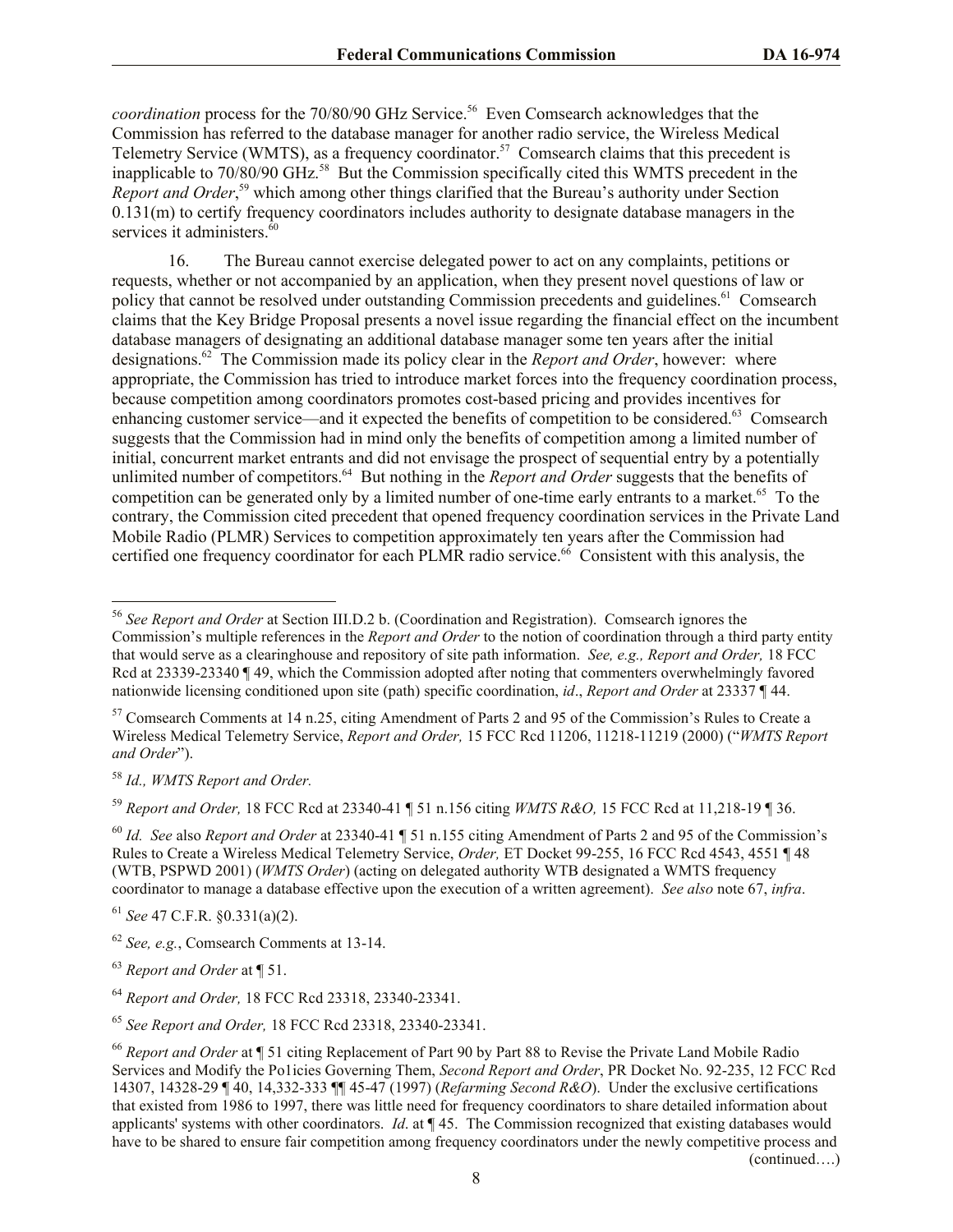Commission confirmed that "the authority already delegated to the Bureau to certify frequency coordinators for the services it administers allows it to introduce competitive coordination into a service with an exclusive coordinator."<sup>67</sup>

17. Moreover, as noted above, the Commission and Bureau specifically reserved the discretion to designate one or more third-party database managers, and Comsearch has acknowledged that the Commission can designate additional database managers.<sup>68</sup> As such, we agree with Key Bridge<sup>69</sup> that the Bureau can resolve the Key Bridge Proposal under outstanding Commission precedents and guidelines.

18. *Ad hoc vs. filing window*. Comsearch's third procedural argument is that the Commission should not designate new database managers on an *ad hoc* basis by initiating a proceeding each time a new applicant files a proposal.<sup>70</sup> To engender a more orderly process, Comsearch states that the Commission should open a new filing window for all comers—making clear that the term for new entrants would begin on a date that would coincide with the expiration dates of the current database managers' terms in 2019.<sup>71</sup> Such a window, says Comsearch, would protect incumbent database managers from being forced to react whenever a new entity decides to submit a proposal, and would protect incumbents from incurring late entrant transition and interoperability costs multiple times.<sup>72</sup> This approach would also allow the incumbents, prior to renewing MOUs for an additional five-year term, the opportunity to assess the market.<sup>73</sup>

19. As noted above, during the pendency of the instant proceeding, we renewed the incumbent Database Managers terms through December 2019.<sup>74</sup> Based on these renewals, Comsearch claims that the Key Bridge Proposal should not be considered until 2019.<sup>75</sup> We reject this claim for the reasons discussed in paragraphs 20-21, below. The Bureau's sole experience with a filing window for database manager proposals for the 70/80/90 GHz bands produced three applicants<sup>76</sup> and we received no additional proposals after seeking public comment on the Key Bridge Proposal, the first formal application since 2004. Based on this experience and the record before us, which does not reflect any concern over this issue by any other incumbent database manager, we do not believe that establishing a filing window for additional proposals is necessary prior to acting on the Key Bridge Proposal.

<sup>68</sup> *Report and Order* at ¶ 49.

- <sup>69</sup> *See* Key Bridge Reply Comments at 11-12.
- <sup>70</sup> Comsearch Jul. 20, 2016 *Ex Parte* letter at 2.

- <sup>72</sup> Comsearch Comments at 11.
- <sup>73</sup> Comsearch Jul. 20, 2016 *Ex Parte* letter at 2.

<sup>75</sup> Comsearch Jul. 20, 2016 *Ex Parte* letter at 2.

<sup>(</sup>Continued from previous page)

required the newly competitive frequency coordinators to exchange data at least once per business day. *Id.*, ¶¶ 44-48.

<sup>&</sup>lt;sup>67</sup> Amendment of the Commission's Rules to Provide Spectrum for the Operation of Medical Body Area Networks, *Order on Reconsideration and Second Report and Order*, ET Docket No. 08-59, 29 FCC Rcd 10662, 10681-82 ¶¶ 59-60 (2014) (Commission decided that only one MBAN coordinator should be selected initially but recognized potential drawbacks of no competition and noted that "the authority already delegated to the Bureau to certify frequency coordinators for the services it administers [citing 47 C.F.R. § 0.131(m)] allows it to introduce competitive coordination into a service with an exclusive coordinator." *Id*. at 10681 ¶ 60 [notes omitted]. The MBAN coordinator serves as a database manager for MBAN devices in the 2390-2400 MHz band and as a coordinator for MBAN devices proposed in the 2360-2390 MHz band.

<sup>71</sup> Comsearch Comments at 10-12; Comsearch Jul. 20, 2016 *Ex Parte* letter at 2.

<sup>74</sup> *See* note 1, *supra*.

<sup>76</sup> A fourth company filed a proposal but later withdrew it. *See* note 10, *supra*.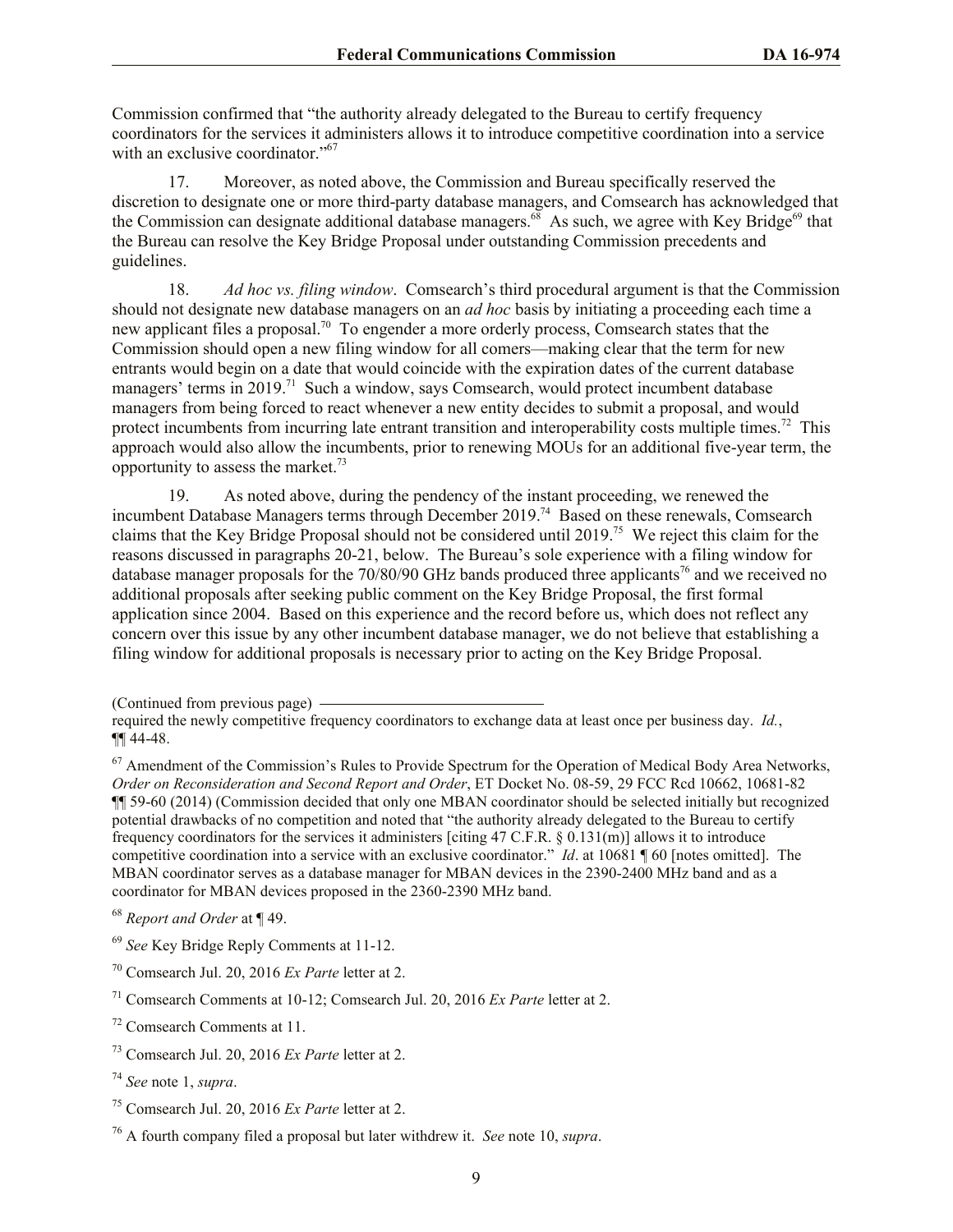Nonetheless, we acknowledge Comsearch's points regarding efficiency and will consider establishing a filing window if we receive another formal proposal(s).

# **B. Substantive Objections**

20. Comsearch also raises three substantive objections: that approving Key Bridge's application would provide an unfair competitive advantage to "free riders" that did not bear any of the significant startup costs, $\frac{7}{7}$  that there is no evidence that the public interest would be served by another database manager,<sup>78</sup> and that Key Bridge lacks the requisite qualifications.<sup>79</sup> With regard to the first concern, we are obliged to note that the existing database managers undertook their efforts voluntarily and after the Bureau stated, in unequivocal terms, that it reserved the discretion to designate additional managers at a later date.<sup>80</sup> Given these unequivocal terms, Comsearch cannot claim with any credibility that the arrival of another competitor unfairly disturbs settled expectations. Moreover, as Key Bridge notes, "[t]o launch its own Millimeter Bands system Key Bridge will incur the same start-up costs, engineering expenses and infrastructure costs as the existing administrators."<sup>81</sup>

21. The Commission has already addressed the relevant public interest issues in the *Report and Order,* where it found that the introduction of competition into the frequency coordination process had brought significant benefits in terms of cost-based pricing for coordination and the incentive to enhance customer services.<sup>82</sup> The Commission said one of its longstanding goals had been to introduce market forces into the frequency coordination process, and it concluded that a similar approach could facilitate administration of the link registration process in the 70/80/90 GHz bands. **83** The Commission rejected Comsearch's recommendation to issue site-based licenses using the existing Part 101 coordination process<sup>84</sup> in favor of nonexclusive, nationwide licenses and link registrations in a third-party database—with the Bureau directed to choose one or more database managers pursuant to its existing delegated authority. **85** The Bureau also has addressed the public's interest in this issue. In the *Designation Order,* the Bureau said it was unlikely that designating a single manager would achieve the efficiencies that multiple competing managers had achieved in other bands, or that designating a single

l

<sup>79</sup> Comsearch Comments at 4 and 9.

<sup>77</sup> Comsearch Comments at 3 and 6-7.

<sup>&</sup>lt;sup>78</sup> Comsearch Comments at 3 and 7-10. "[B]efore considering any application to become a database manager, the Commission should . . . conduct an analysis of the state of the market for [70/80/90 GHz] bands database management services and of the costs or operational impact that a late entrant will impose upon incumbent database managers . . . ." Comsearch Jul. 20, 2016 *Ex Parte* letter at 2.

<sup>80</sup> *See Designation Order*, 19 FCC Rcd 20524, ¶1. *See also* Memorandum of Understanding Between The United States Government Federal Communications Commission and Comsearch (Dec. 9, 2004) at section 5.n. ("Database Manager is aware that the FCC has certified other entities to be database managers and that the FCC may at any time certify other entities as database managers."). *See also* Second Memorandum of Understanding Between The United States Government Federal Communications Commission and Andrew LLC d/b/a Comsearch (Dec. 9, 2014) second renewal of the 2004 MOU until December 8, 2019).

<sup>81</sup> Key Bridge Reply Comments at 5.

<sup>82</sup> *See Report and Order,* 18 FCC Rcd at 23340 ¶ 51, citing Replacement of Part 90 by Part 88 to Revise the Private Land Mobile Radio Services and Modify the Policies Governing Them and Examination of Exclusivity and Frequency Assignment Policies of the Private Land Mobile Radio Services, PR Docket No. 92-235, *Second Report and Order*, 12 FCC Rcd 14307 (1997).

<sup>83</sup> *Report and Order,* 18 FCC Rcd at 23340 ¶ 51.

<sup>84</sup> *See* Comsearch Comments in WT Docket No. 02-146, filed Dec. 18, 2002, at 8.

<sup>85</sup> *See Report and Order,* 18 FCC Rcd at 23340 ¶ 51; Comsearch Comments in WT Docket No. 02-146, filed Dec. 18, 2002, at 9.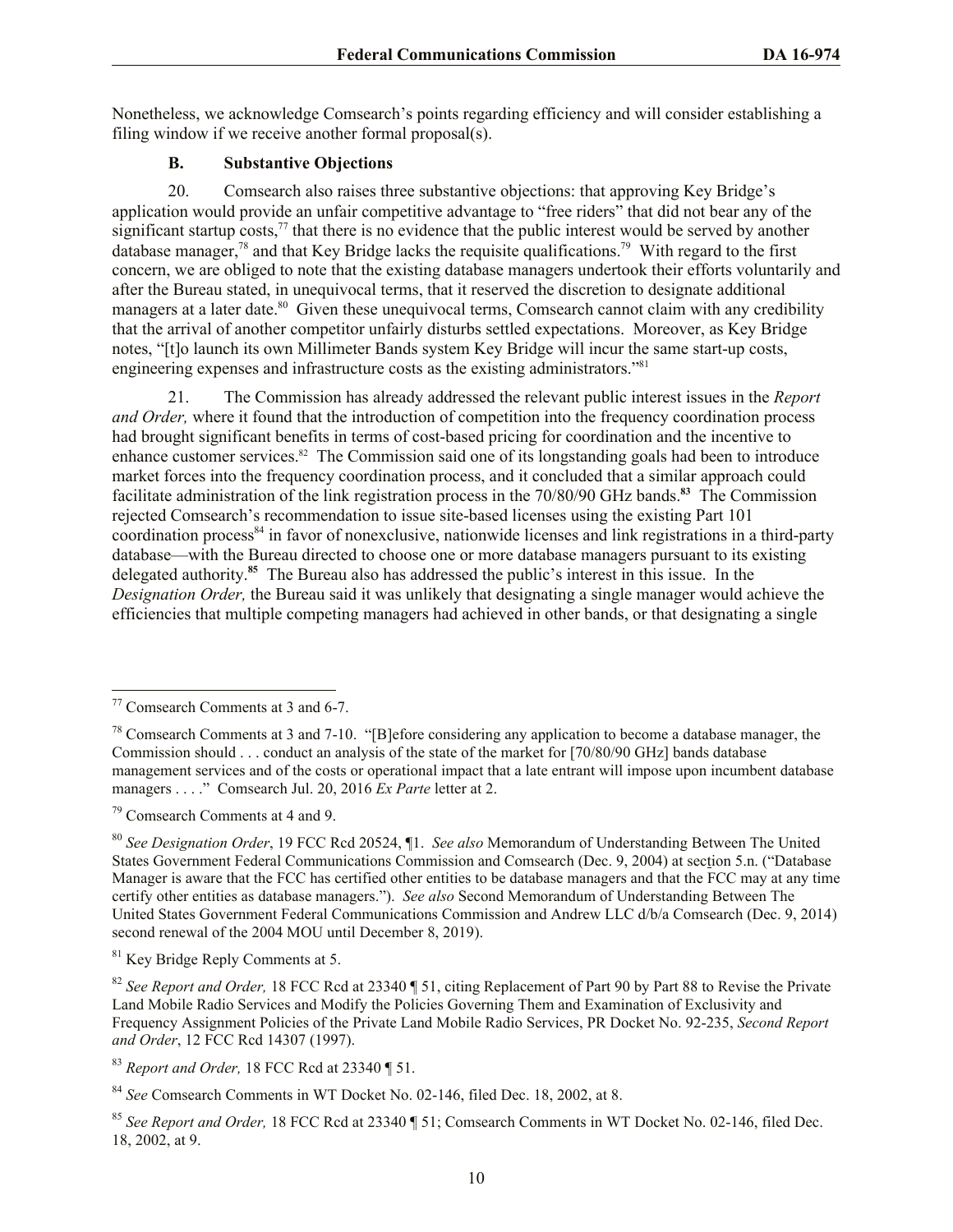manager would significantly simplify the link registration process.<sup>86</sup> After accepting the *Joint Proposal*,<sup>87</sup> the Bureau specified that the link registration databases of all database managers in the 70/80/90 GHz bands must contain the same up-to-date information and provide readily available access to that information, without introducing any notable lag time occurring into the registration process. On that basis, the Bureau concluded that increasing the number of managers with requisite expertise should enhance the industry's ability to successfully resolve any technical disputes that might arise.<sup>88</sup>

22. Regarding Key Bridge's qualifications, we disagree with Comsearch's contention that Key Bridge lacks sufficient expertise to operate a reliably updated database of frequency registrations. The record reflects that Key Bridge already operates a spectrum database management system in an environment that is arguably more challenging than the 70/80/90 GHz bands, where the Commission has authorized unlicensed radio devices to transmit on unused channels in the spectrum bands used by broadcast television stations, known as TV white spaces.<sup>89</sup> Implementation of a successful TV white spaces database system required consideration of its own unique inputs, variables and interference analysis, and the likely number of operators in the TV white spaces surpasses those in the 70/80/90 GHz bands. Based on our review of the record in this proceeding, we find that Key Bridge is well qualified to serve as a Database Manager, possessing valuable expertise in database design, frequency coordination and spectrum management.<sup>90</sup> Key Bridge has provided the requisite information and has otherwise demonstrated the ability to fulfill the database manager requirements specified in the *Report and Order* and recounted in the *Designation Order.* We believe that Key Bridge has demonstrated the ability to work with the relevant user communities to address link registration issues, and we therefore designate it as a Database Manager for the 70/80/90 GHz bands.

23. As the *Designation Order* stated, WTB favors letting the Database Managers work out their database needs and function as a unified system. We therefore require that Key Bridge and the incumbent Database Managers continue to maintain a cooperative environment that expedites link registrations through their combined efforts. Specifically, we require that the link registration process be uniformly administered and that communications among all of the Database Managers be completed without undue delay. In addition, all of the Database Managers must share link information on a continuous basis to permit access to the most up-to-date link information by users, the public and the Commission from all sources.

24. As the *Designation Order* required for FFI, Comsearch and Micronet, we define Key Bridge's duties and responsibilities as follows:

A. Develop, manage and use link registration databases in coordination with all Database Managers, which together serve as the clearinghouse and repository of current and historical link information for all registered non-Federal Government links. Database Managers are not responsible for assigning frequencies, but are responsible for establishing and maintaining their individual databases as described in detail in the *Report and Order, Reconsideration Order*, and the *Designation Order*. A Database Manager may offer additional services, such as frequency coordination and other services to assist a licensee in designing a link and resolving any interference disputes; <sup>91</sup>

l

<sup>86</sup> *Designation Order*, 19 FCC Rcd 20524, 20526, ¶ 6. Comsearch had originally proposed that only one database manager be designated. *See* note 13 and accompanying text*, supra.* 

<sup>87</sup> *See* paras. 3-4, *supra*.

<sup>88</sup> *Designation Order,* 19 FCC Rcd 20524, 20526-20527, ¶ 6-7.

<sup>89</sup> *See* Key Bridge Proposal at 2.

<sup>90</sup> *See* discussion of Key Bridge's experience and technical capabilities in paras. 6-9, *supra*.

<sup>91</sup> *Id.* Database Managers may set fee structures associated with such services as necessary to recoup costs. *Id.* at 23341 ¶ 51.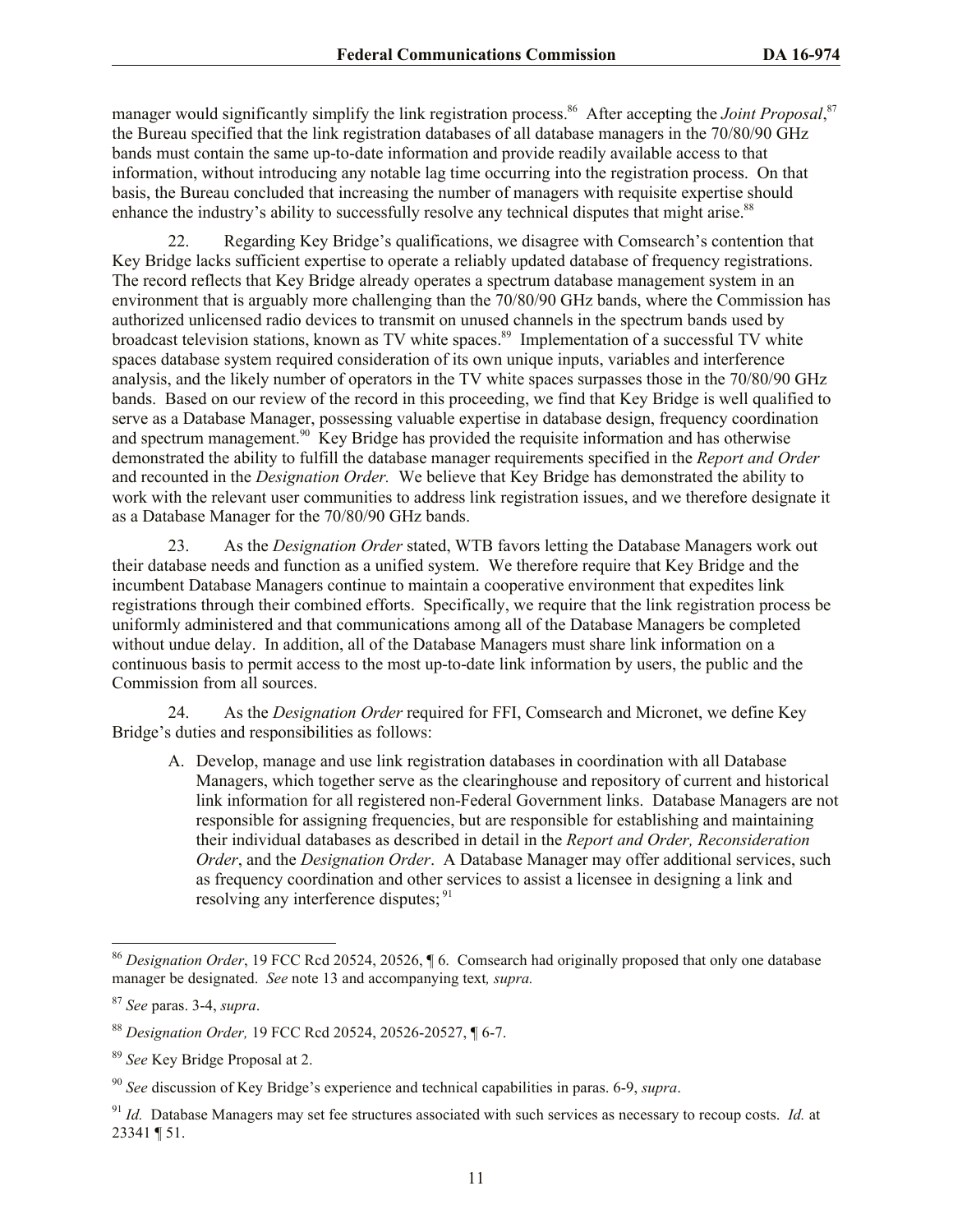- B. Make all Database Manager services available to all parties on a first-come, first-served and non-discriminatory basis, and provide public access to the link registration database at no charge:  $92$
- C. Ensure that non-Federal Government links are coordinated with Federal Government operations through NTIA's automated coordination mechanism, and promptly notify the licensee when a link submission receives a green- or yellow-light response from NTIA;<sup>93</sup>
- D. Verify whether individual link registrations are subject to Commission filing requirements, and are otherwise compliant with Part 17 of our rules, including where required, registration in the Commission's Antenna Structure Registration Database;  $\frac{54}{94}$
- E. Update its link registration database based on FCC actions affecting licenses and links in these bands, such as registration deletion, or license expiration, renewal, transfer or assignment; $^{95}$
- F. Add or delete link information to its database based upon review and processing of link submissions from licensees on a non-discriminatory, first-come, first-served basis, and maintain a complete and accurate history of all links;<sup>96</sup>
- G. Modify its database when it is determined that a licensee has not met construction and loading requirements, and maintain documentation of such actions (with notice to WTB for any links also registered in  $ULS$ );<sup>97</sup>
- H. Administer the formal interference protection procedures, based upon "first-in-time" information recorded in the link registration system; $98$
- I. Provide all interested parties access to the link registration system at all times, except where maintenance and system upgrades require short periods of down time to complete;<sup>99</sup>
- J. Provide the Commission and NTIA access to the link registration system at all times, and establish, at a minimum, the following report capabilities/utilities for NTIA and FCC:
	- o ability to query on basic link elements such as licensee name, FCC call sign, registration number, transmit coordinates and transmit frequency or frequency band;
	- o ability to query and retrieve all link registrations associated with a specific licensee or FCC call sign;
	- o ability to retrieve all link registrations within a specified geographic area;
	- o ability to retrieve all link registrations filed or accepted within a specified time period;
	- o ability to retrieve or request a report of all links removed from its database within a specified time period;

 $\overline{a}$ 

<sup>99</sup> *Id.* at 23340 ¶ 50.

<sup>92</sup> *Id.* at 23340 ¶ 50.

 $93$  A "green light" response indicates that the link is coordinated with the Federal Government; a "yellow light" response indicates a potential for interference to Federal Government or certain other operations. *See generally* 47 C.F.R. § 2.106. In the case of a "yellow light," the licensee must file an application for the requested link with the Commission, which in turn will submit the application to the Interdepartment Radio Advisory Committee for individual coordination*. See id.* at 23341-43 ¶¶ 52, 54, 58.

<sup>94</sup> *See id.* at 23342, 23348 ¶¶ 55, 57; *see also id.* at 23343 ¶ 60.

<sup>95</sup> *See generally Report and Order,* 18 FCC Rcd at 23337, 23339, 23341, 23343 ¶¶ 42, 46, 56, 58.

<sup>96</sup> *Id.* at 23337, 23341 ¶¶ 54, 58.

<sup>97</sup> *Id.* at 23350 ¶¶ 80-81.

<sup>98</sup> *Id.* at 23343 ¶ 58 (once notified of an interference complaint, the Database Manager must identify the problem link and notify the later-registered licensee that it must accept or resolve [as applicable] any identified interference immediately).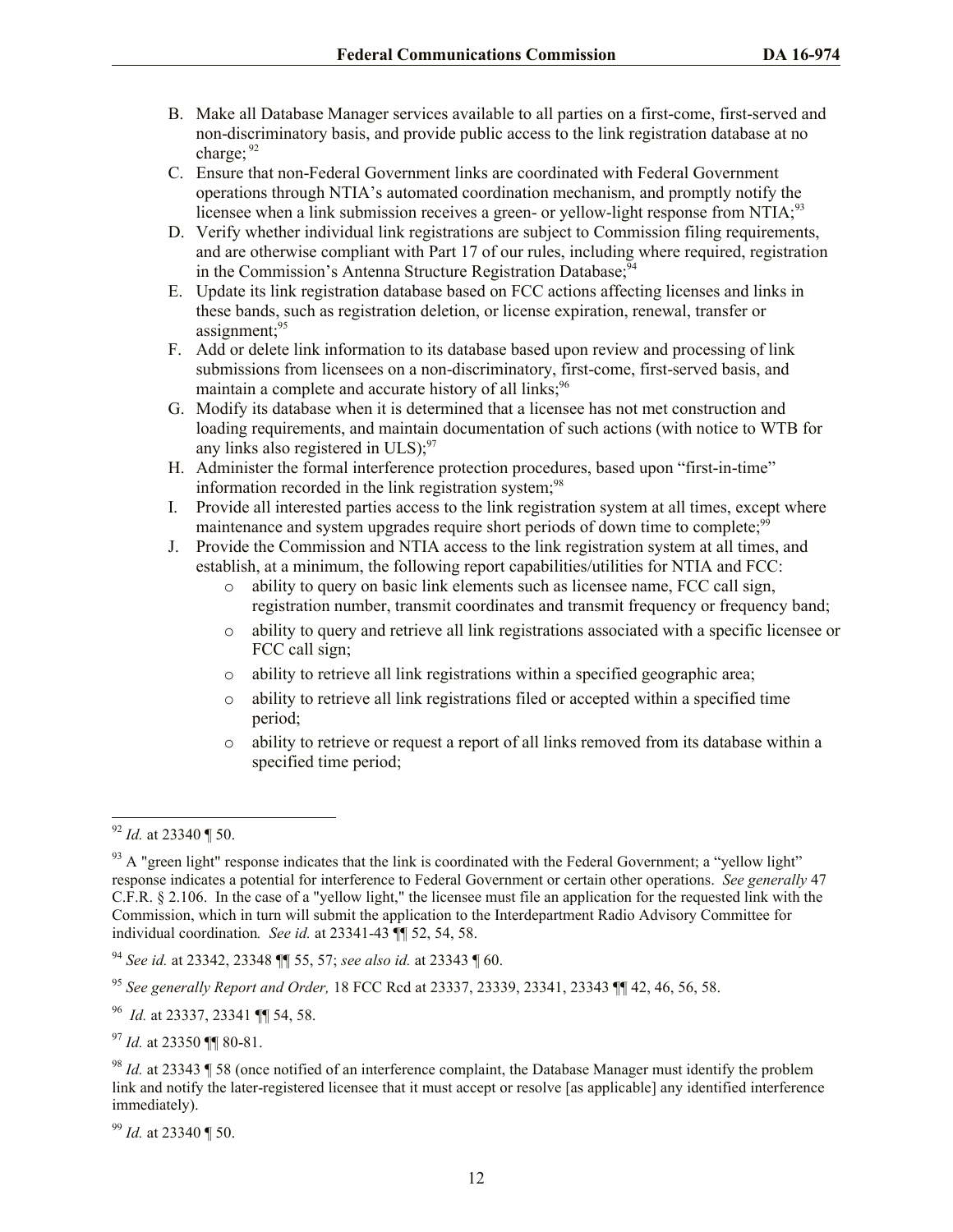- o provide automated interface or reports as required by NTIA to allow them to maintain an accurate and complete database;
- o upon request, provide a complete download of the registration database in a format specified by FCC; and
- o ability to provide other reports to NTIA and FCC and respond to information requests as necessary;<sup>100</sup>
- K. Implement procedures and execute related documents required by NTIA to access its automated system;<sup>101</sup>
- L. Monitor and implement Commission rules and policies, including any changes thereto, pertaining to these frequency bands, including but not limited to those contained in or referenced by the Commission under WT Docket No. 02-146, including the *Report and Order, Interim Public Notice,* and any subsequent notices implementing the link registration process*.*
- M. Enter into a Memorandum of Understanding (MOU) with the FCC memorializing the duties and responsibilities as a database manager.<sup>102</sup>

In addition, as required by the *Reconsideration Order,* we include the following among Key Bridge's duties and responsibilities:

N. Require each registrant, as part of the link registration process, to submit a frequency interference analysis to the Database Manager, the Database Manager to retain such analyses electronically for subsequent review by the public to aid in the resolution of any interference disputes that might subsequently arise.<sup>103</sup>

# **IV. NOTICES TO DATABASE MANAGERS**

25. Without modifying or otherwise waiving each Database Manager's responsibility, as noted above, to monitor the Commission rules and policies, including any changes thereto, pertaining to these frequency bands, or creating any obligation or expectation of similar notices in the future, each incumbent Database Manager is hereby notified that Key Bridge Global, LLC, is being designated to serve as a Database Manager.

26. Each Database Manager is further notified that on July 14, 2016, the Commission issued a proposal to authorize the provision of Mobile Service in the 71-76 GHz and the 81-86 GHz bands and to require database managers for those bands to be certified as spectrum access system (SAS) administrators capable of providing real-time frequency coordination among Mobile as well as Fixed Service operators.<sup>104</sup> If adopted, any such SAS requirements would probably supersede existing database management requirements for the 71-76 and 81-86 GHz bands, invite new applications from prospective SAS administrators, and require existing database managers either to cease operation or to upgrade their capabilities to act as SAS administrators.

# **V. CONCLUSION AND ORDERING CLAUSES**

27. Key Bridge Global LLC ACCORDINGLY IS DESIGNATED to serve as a Database Manager as set forth in this Order. Together with the incumbent Database Managers, it is responsible for the creation and maintenance of its individual link registration database for the 70/80/90 GHz bands, the

l <sup>100</sup> *Id.*

<sup>101</sup> *Id.* at 23340-42 ¶¶ 50, 52-55.

<sup>102</sup> *Id.* at 23340 ¶ 51.

<sup>103</sup> *See Reconsideration Order,* 20 FCC Rcd 4889, 4895-4896, ¶¶ 12-14.

<sup>104</sup> *See* Use of Spectrum Bands Above 24 GHz for Mobile Radio Services, *Report and Order and Further Notice of Proposed Rulemaking*, FCC Rcd (FCC No. 16-89, released July 14, 2016) at  $\P$  440-441.